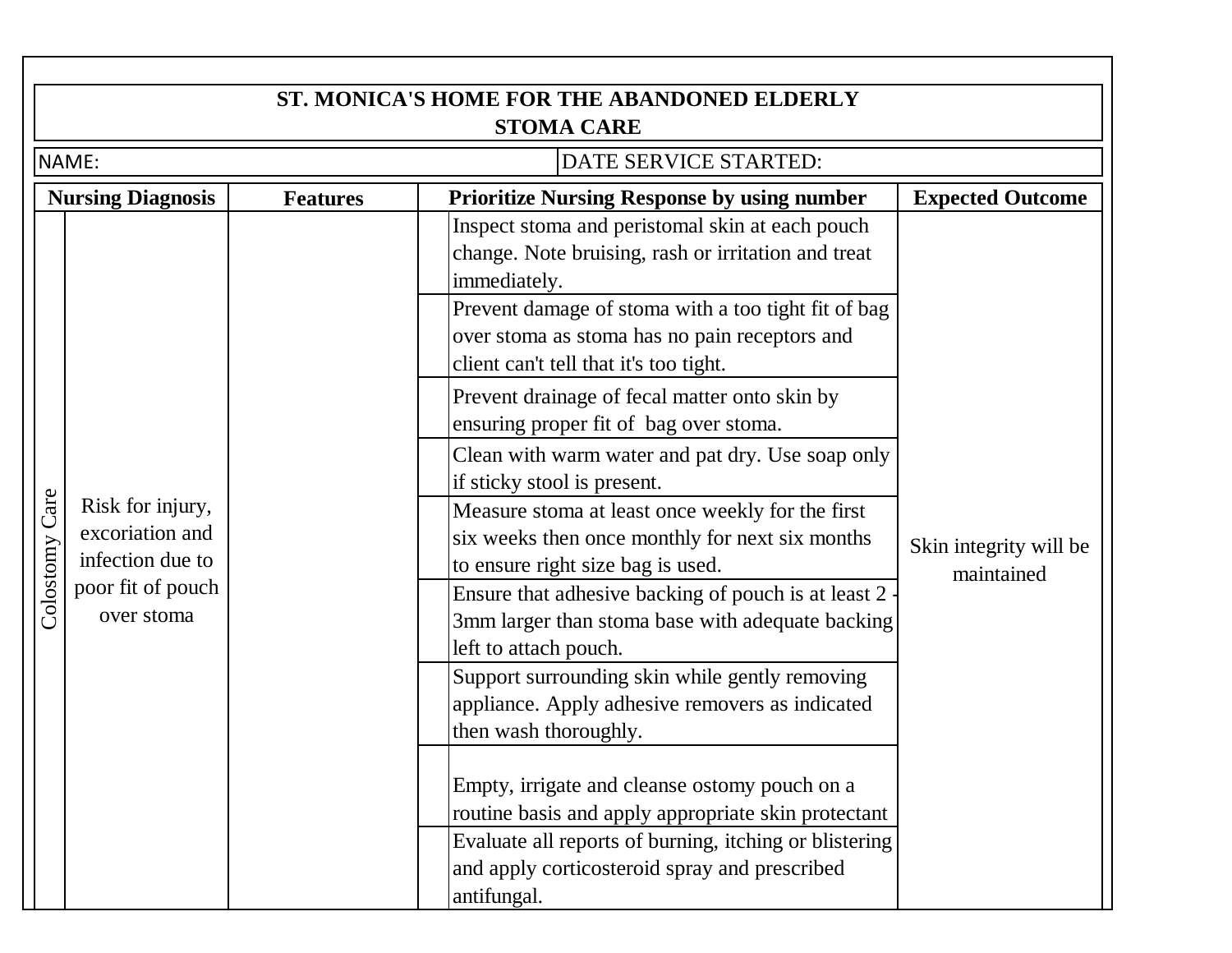|                   |                                                                                        |                                                                                                                                                                                                                                |                                                                                                                                                                                                                                                                                                                                                                                                                                                                                                                                                                    | Page 2                                                                                                                |
|-------------------|----------------------------------------------------------------------------------------|--------------------------------------------------------------------------------------------------------------------------------------------------------------------------------------------------------------------------------|--------------------------------------------------------------------------------------------------------------------------------------------------------------------------------------------------------------------------------------------------------------------------------------------------------------------------------------------------------------------------------------------------------------------------------------------------------------------------------------------------------------------------------------------------------------------|-----------------------------------------------------------------------------------------------------------------------|
|                   | <b>Nursing Diagnosis</b>                                                               | <b>Features</b>                                                                                                                                                                                                                | <b>Prioritize Nursing Response by 1,2,3,4</b>                                                                                                                                                                                                                                                                                                                                                                                                                                                                                                                      | <b>Expected Outcome</b>                                                                                               |
|                   | Risk for back-up<br>or overflow due<br>to extended time<br>between empying<br>of pouch | Leakage from pouch,<br>odor and soiling of<br>personal and bed<br>clothing                                                                                                                                                     | Empty pouch when it's $1/3 - 1/2$ full<br>Change pouch every 2 - 7 days depending on it's<br>condition.                                                                                                                                                                                                                                                                                                                                                                                                                                                            | Integrity of the system<br>will be maintained and<br>emotional distress will<br>be averted.                           |
|                   |                                                                                        |                                                                                                                                                                                                                                | Change pouch when the bowel is less active i.e 2 -<br>4 hours after a meal.                                                                                                                                                                                                                                                                                                                                                                                                                                                                                        |                                                                                                                       |
|                   |                                                                                        |                                                                                                                                                                                                                                | <b>Maintain Nursing Progress Notes.</b>                                                                                                                                                                                                                                                                                                                                                                                                                                                                                                                            |                                                                                                                       |
| Care<br>Colostomy | <b>Emotinal distress</b><br>due to presence<br>of stoma                                | Refusal or reluctance<br>to talk about or look<br>at stoma; display<br>obvious<br>embarrassment such<br>as trying to cover<br>stoma when<br>attention is placed<br>on it; verbalizing<br>distress at the<br>presence of stoma. | Encourage client to verbalize concerns and<br>reassure client that feelings of anger, loss and grief<br>are normal.<br>Maintain positive approach during care activities,<br>avoiding expressions of revulsion and<br>demonstrating acceptance of client by ease in<br>touching and being around them especially during<br>stoma care.<br>Plan and schedule stoma care with client.<br>Provide opportunity for the client to view and<br>touch the stoma and use opportunity to point out<br>signs of healing.<br>Ensure that stoma is kept clean and fresh at all | Emotional issues will<br>be resolved and client<br>will verbalize and/or<br>demonstrate<br>acceptance of the<br>stoma |
|                   |                                                                                        |                                                                                                                                                                                                                                | times and use appropriate deodorizers to minimize<br>odours.                                                                                                                                                                                                                                                                                                                                                                                                                                                                                                       |                                                                                                                       |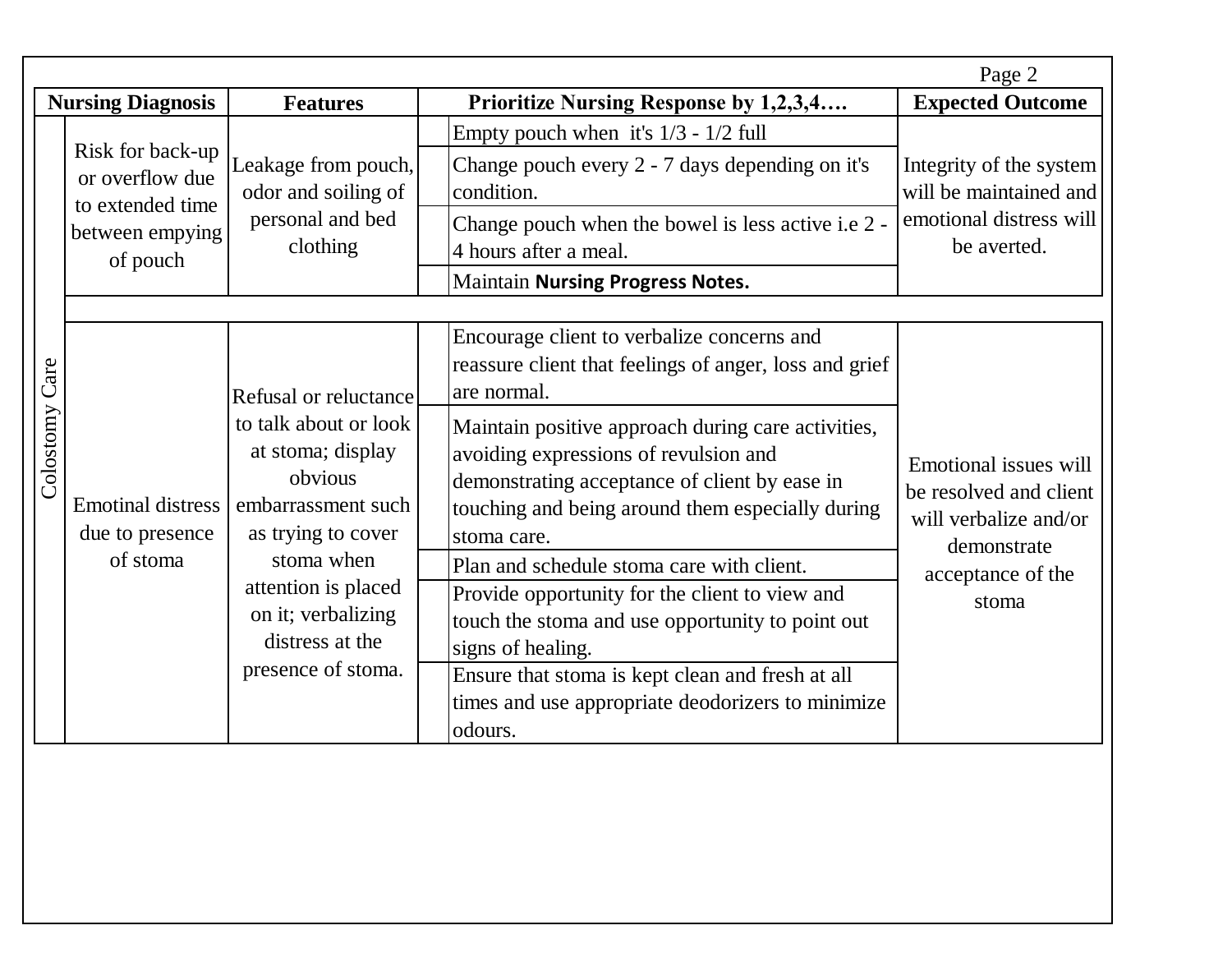|                |                                                                                                         |                                                                                          |                                                                                                                                                                                                                                                                                                                                                                                                                                                                                                                                                                                                                                                                                                                                                                                                                                          | Page 3                                                                                                            |
|----------------|---------------------------------------------------------------------------------------------------------|------------------------------------------------------------------------------------------|------------------------------------------------------------------------------------------------------------------------------------------------------------------------------------------------------------------------------------------------------------------------------------------------------------------------------------------------------------------------------------------------------------------------------------------------------------------------------------------------------------------------------------------------------------------------------------------------------------------------------------------------------------------------------------------------------------------------------------------------------------------------------------------------------------------------------------------|-------------------------------------------------------------------------------------------------------------------|
|                | <b>Nursing Diagnosis</b>                                                                                | <b>Features</b>                                                                          | <b>Prioritize Nursing Response by 1,2,3,4</b>                                                                                                                                                                                                                                                                                                                                                                                                                                                                                                                                                                                                                                                                                                                                                                                            | <b>Expected Outcome</b>                                                                                           |
| Colostomy Care | Acute Pain due to<br>surgical<br>intervention,<br>other disease<br>processes and<br>fear/anxiety        | Reports of pain, self-<br>focussing, guarding,<br>restlessness, change<br>in vital signs | Assess pain noting location, characteristics and<br>intensity (use pain scale 0-10)<br>Encourage client to verbalize concerns and provide<br>support by acceptance, remaining with client and<br>giving appropriate information<br>Provide comfort measures e.g. mouth care, back<br>rub, repositioning with use of proper support<br>devices as needed (pillows, rolled towel, donut,<br>wedge etc)<br>Encourage use of relaxation techniques e.g. guided<br>imagery, visualization; provide diversional<br>activities.<br>Investigate and report abdominal muscle rigidity,<br>involuntary guarding and rebound tenderness for<br><b>immediate medical Care</b><br>Provide sitz bath if perineal wound is present, to<br>promote healing.<br>Assist with or provide Range of motion (ROM)<br>exercises and encourage early ambulation. | Client will verbalize<br>that pain is relieved /<br>controlled, and is able<br>to sleep and rest<br>appropriately |
|                | Impaired skin<br>integrity related<br>to surgical<br>intervention,<br>drainage; altered<br>circulation, | unhealed incision,<br>ulceraion, presence<br>of sutures and/or<br>drains                 | Change dressing as needed using aseptic<br>techniques and inspect wound and drainage during<br>the process.<br>Encourage lying in lateral position and discourage<br>prolonged sitting until would has healed.                                                                                                                                                                                                                                                                                                                                                                                                                                                                                                                                                                                                                           | Wound will heal<br>timely with no<br>presence of infection                                                        |
|                | edema and<br>malnutrtition                                                                              |                                                                                          | Irrigate wound with normal saline, diluted<br>hydrogen peroxide or antibiotic solution.                                                                                                                                                                                                                                                                                                                                                                                                                                                                                                                                                                                                                                                                                                                                                  |                                                                                                                   |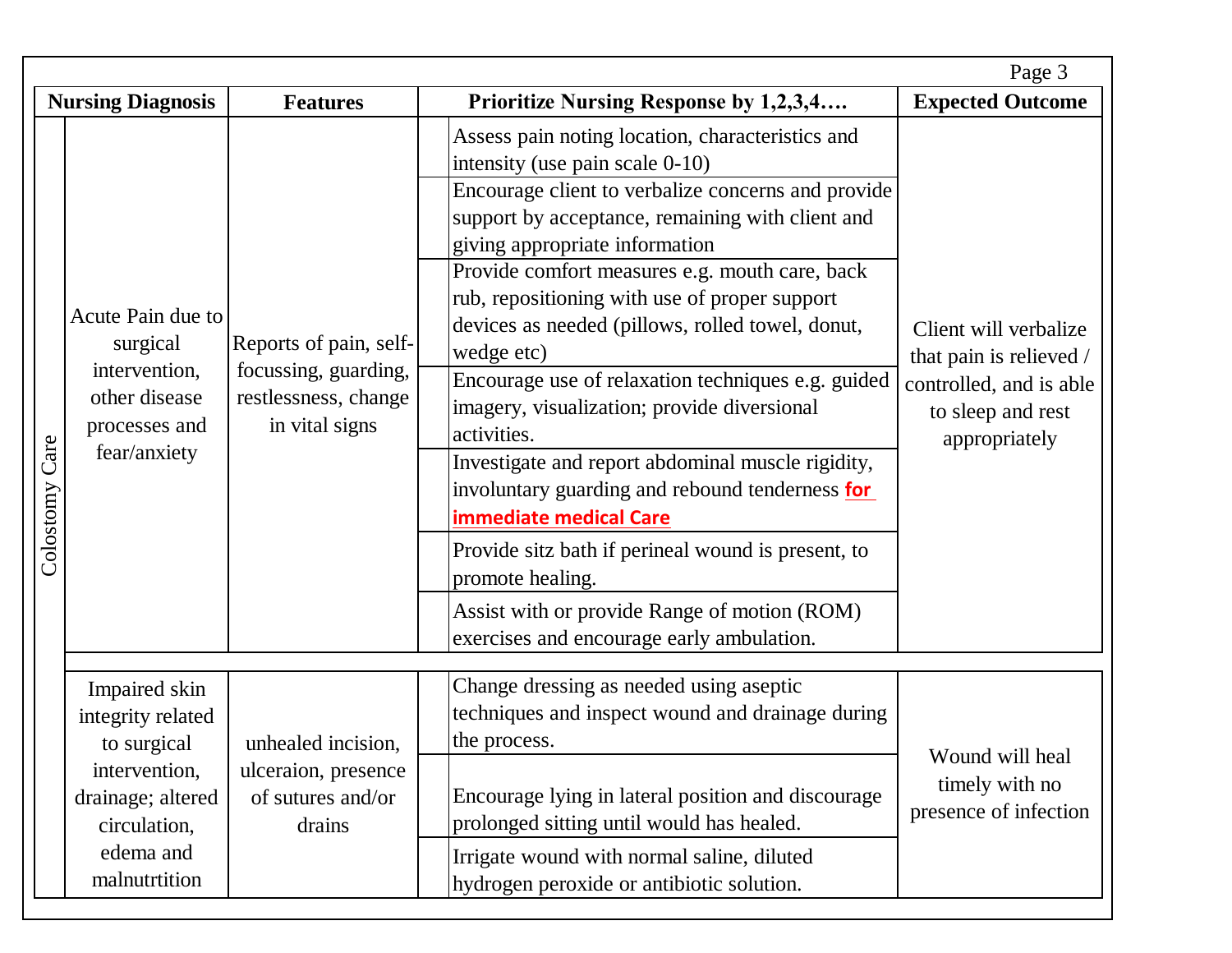|                |                                                                                                                                                                                                         |                                                                                                                          |                                                                                                                                                                                                                                                                                                                                                                                                                                                                                                                                                                       | Page 4                                                                                                                                                                                          |
|----------------|---------------------------------------------------------------------------------------------------------------------------------------------------------------------------------------------------------|--------------------------------------------------------------------------------------------------------------------------|-----------------------------------------------------------------------------------------------------------------------------------------------------------------------------------------------------------------------------------------------------------------------------------------------------------------------------------------------------------------------------------------------------------------------------------------------------------------------------------------------------------------------------------------------------------------------|-------------------------------------------------------------------------------------------------------------------------------------------------------------------------------------------------|
|                | <b>Nursing Diagnosis</b>                                                                                                                                                                                | <b>Features</b>                                                                                                          | Prioritize Nursing Response by 1,2,3,4                                                                                                                                                                                                                                                                                                                                                                                                                                                                                                                                | <b>Expected Outcome</b>                                                                                                                                                                         |
|                | Deficient fluid<br>volume due to<br>normal fluid loss,<br>altered absorption<br>and or restricted<br>intake.                                                                                            | dry skin and mucous<br>membrane; poor skin<br>turgor and capillary<br>refill; rapid pulse<br>and postural<br>hypotension | Monitor intake and output (I&O) including liquid<br>stool and chart on Fluid Balance Chart. Weigh<br>regularly if possible.<br>Monitor vital signs noting changes in BP when<br>client sits up and stand (postural hypotension);<br>evaluate skin turgor (elasticity); capillary refill and<br>mucous membrane.<br>Advocate for monitoring of electrolytes and<br>replacement of deficient electrolyte until normal<br>bowel activity is established.                                                                                                                 | Adequate hydration<br>will be maintained as<br>evidenced by moist<br>mucous membrane,<br>good skin turgor and<br>capillary refill, stable<br>vital signs, and<br>appropriate urinary<br>output. |
| Colostomy Care | <b>Risk for</b><br>imbalanced<br><b>Nutrition:</b> less<br>than body<br>requirements<br>related to<br>anorexia;<br>restriction of bulk<br>and residue<br>containing foods<br>and altered<br>absorption. |                                                                                                                          | Make a nutritional assessment to determine what<br>the needs are and to plan diet.<br>Ensure that bowel sounds are present and if<br>present, slowly resume solid foods.<br>Identify foods that cause high odours (cabbage,<br>beans, fish etc) and restrict from diet temporarily.<br>Teach client the relationship between swollowing<br>air and the build up of gas in the intestines, and<br>encourage avoidance of drinking through straws,<br>smoking, gulping down food, anxiety<br>Recommend inclusion of yogurt in diet to reduce<br>gas and odor formation. | Client will maintain a<br>suitable weight or<br>steadily regain weight<br>to normal.                                                                                                            |